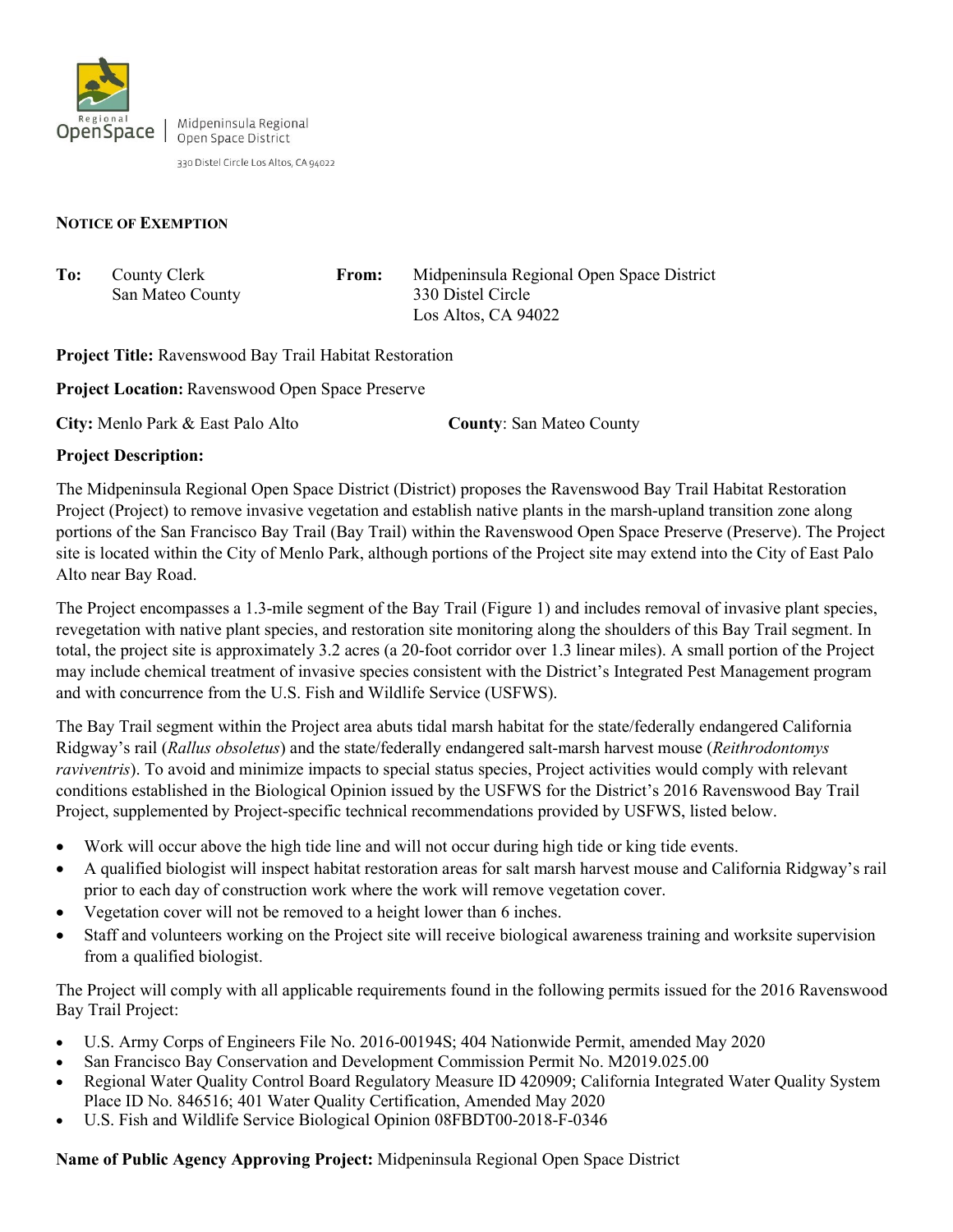## Name of Person or Agency Carrying Out Project: Same

CEQA Compliance: In accordance with the State CEQA Guidelines, the project is categorically exempt from CEQA under the following sections:

Section 15333 - Small Habitat Restoration Projects: Class 33 consists of projects under five acres in size to assure the maintenance, restoration, enhancement, or protection of habitat for fish, plants, or wildlife provided that:

a) There would be no significant adverse impact on endangered, rare, or threatened species or their habitat pursuant to Section 15065.

Finding: With implementation of conditions established by the USFWS, the Project would not result in significant adverse impacts on endangered, rare, or threatened species or their habitat.

b) There are no hazardous materials at or around the project site that may be disturbed or removed.

Finding: The Project would not disturb or remove hazardous materials.

The project will not result in impacts that are significant when viewed in connection with the effects of past projects,  $c$ ) the effects of other current projects, and the effects of probable future projects.

Finding: The Project would not result in impacts that would substantially contribute to a significant cumulative impact.

Section 15333(d)(1) specifically lists the following as an example of an exempt project: (1) revegetation of disturbed areas with native plant species.

Lead Agency Contact Person: Alex Casbara  $acabara@openspace.org$ 650.625.6593

Attachment: Figure 1: Project Map

Signature:

Jane <sub>N</sub> Planning Manager

Date: 6/1/2022